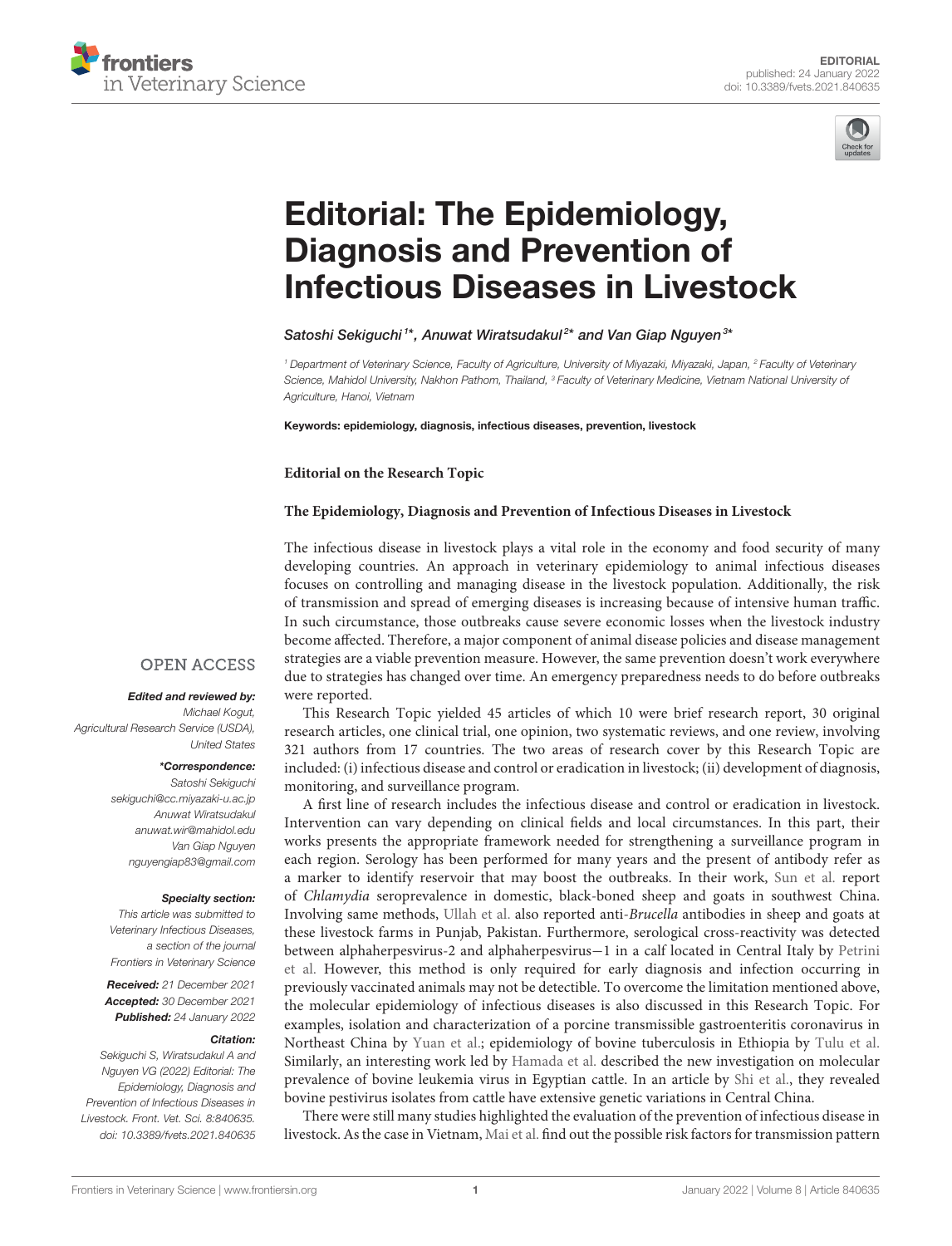of PEDV in an endemic region. They indicated that there have three of these 29 variables such as farrow-to-wean production type, distance from the farm to the slaughterhouse, and the presence of chickens on site. Recently, [Makita et al.](https://doi.org/10.3389/fvets.2020.00614) also examined the decision-making process for farm biosecurity among livestock farmers through elevated attitudes and selfefficacy. An integrated community-based intervention is also applied for control and prevention of epizootic lymphangitis in mules, Bahir Dar, Ethiopia, which was reported by [Duguma et al.](https://doi.org/10.3389/fvets.2021.648267)

This Research Topic is further investigating the role of wildlife in the epidemiology of infectious diseases. In addition, the identification of microorganisms by vectors has been useful for identifying reservoirs and verifying modes of transmission. An outcome of the papers by [Chang et al.](https://doi.org/10.3389/fvets.2020.569901) indicated pigeons play an important role in transmission pattern of Pigeon paramyxovirus type I. Works reporting the evidence of wild animals, as the case in Korea, wild leopard cat and Asian badger may spread feline [parvovirus and its related viruses, which was reported by](https://doi.org/10.3389/fvets.2021.650866) Kim et al. or in Germany, Q fever is presented by [Winter et al.](https://doi.org/10.3389/fvets.2021.623786) in ruminant. In particular, the work led by [Shimizu et al.](https://doi.org/10.3389/fvets.2020.573480) shown that infected wild boars are a major source of infection for the current classical swine fever occurred in Japan. A retrospective survey by [Zhou et al.](https://doi.org/10.3389/fvets.2021.666254) indicated that the blue fox's outbreak of abortions was derived from brucellosis which caused by B. melitensis strain. Moreover, a survey by [Kivali et al.](https://doi.org/10.3389/fvets.2020.00554) identified trypanosome species in cattle and their spatial distribution in western Kenya.

It was well-known that those novel pathogens are also responsible for emerging infectious diseases. A work led by [Yu et al.](https://doi.org/10.3389/fvets.2020.00538) shown that, as in goat, the impact of endogenous and exogenous factors affecting susceptibility to orf virus will likely reflect the host's specific in term of a particular strain such as NZ7-like orf viruses. An additional paper by [Shimizu et al.,](https://doi.org/10.3389/fvets.2020.573480) presented the report of genetic variability of orf viruses in Japan, which can be spread to sheep or farmers and can be transmit to Japanese serows. Along this line, [Su et al.](https://doi.org/10.3389/fvets.2020.00462) showed that a coinfection porcine astrovirus with PEV and GARV in diarrheic piglets in China. Furthermore, Getah virus was reported by [Ren et al.](https://doi.org/10.3389/fvets.2020.552517) in southern China.

A second related aspects of research that drew the development of diagnosis, monitoring, and surveillance program. The application of new innovative diagnostic technologies for rapidly detect of pathogens is required for limit the economic impact of emerging infectious animal diseases. The desirable characteristics are fast, simple, costeffective, highly sensitive, and specific. In these lines, a rapid detection of PCV2 and direct identification of PCV2 genotypes from clinical samples was developed by Wang, Song, Shin, [Kim et al., examined the performance of two newly available](https://doi.org/10.3389/fvets.2020.00200) methods, multiplex real-time PCR assay and PCR-reverse blot hybridization assay. These techniques can also yield results in 2–3 h for differentiate between the PCV2 genotypes and detect PCV2 from clinical specimens. Continuing with the search of novel diagnostic, [Wang, Song, Shin, Choi et al.](https://doi.org/10.3389/fvets.2020.586045) also highlighted that using the new clinical molecular assay for diagnosis in porcine cytomegalovirus (PCMV) can be used to screen with dramatic reduction in false positives and negatives. Besides, [Arrieta-Villegas et al.](https://doi.org/10.3389/fvets.2020.00374) examined the applicability of the P22 antigen complex as a complementary tool for TB diagnostics in goats with a cost-effective alternative. The review by [Rodríguez-Hernández et al.](https://doi.org/10.3389/fvets.2021.635155) also highlight application of Volatilome analysis to the diagnosis of mycobacteria infection in livestock, which was fulfills part of the mycobacterial diagnosis requirements.

The remaining works further highlighted the novel methods such as one-tube nested RT-PCR which required ∼1.5 h for completion for the characterizing pathogen responsible for porcine cytomegalovirus infection (Wang, Song, Shin, Choi et [al.\); or multiplex PCR is design to provide a rapid, specific](https://doi.org/10.3389/fvets.2020.586045) and sensitive detection method for the identification of four pathogenic bacteria in minks [\(Li et al.\)](https://doi.org/10.3389/fvets.2020.588173) and thermal image scanning for the early detection of fever induced by highly pathogenic avian influenza virus infection in chickens and ducks [\(Noh et al.\)](https://doi.org/10.3389/fvets.2021.616755). Similarly, a procedure for partial or full genome sequencing of peste-des-petits-ruminants virus is described by [Torsson et al.](https://doi.org/10.3389/fvets.2020.542724) The use of a portable laboratory such as miniPCR and MinION to the field and to the production of a full genome with the results just 24h of collection. On the other hand, [Ruggeri et al.](https://doi.org/10.3389/fvets.2020.00636) indicated that the newly scoring system could be used to exam pathological lesions in the respiratory tracts in porcine respiratory disease complex.

Taken together, all the published papers in this Research Topic reflects that a combined effort across borders is needed to control infectious diseases in livestock on such epidemiology, diagnosis, and prevention and coordinated action around the globe required to fill gaps in the literature regarding control and eradication programs for infectious diseases.

# AUTHOR CONTRIBUTIONS

VN and SS wrote the first part of the infectious disease and control or eradication in livestock. AW wrote the second part of the development of the diagnosis, monitoring, and surveillance program. All authors contributed to conception, design of the project, manuscript revision, read, edited, added sections, provided critical comments of the manuscript, and agreed on the submitted version.

# ACKNOWLEDGMENTS

The authors would like to thank the reviewers and scientists who contributed to this Research Topic.

**Conflict of Interest:** The authors declare that the research was conducted in the absence of any commercial or financial relationships that could be construed as a potential conflict of interest.

**Publisher's Note:** All claims expressed in this article are solely those of the authors and do not necessarily represent those of their affiliated organizations, or those of the publisher, the editors and the reviewers. Any product that may be evaluated in